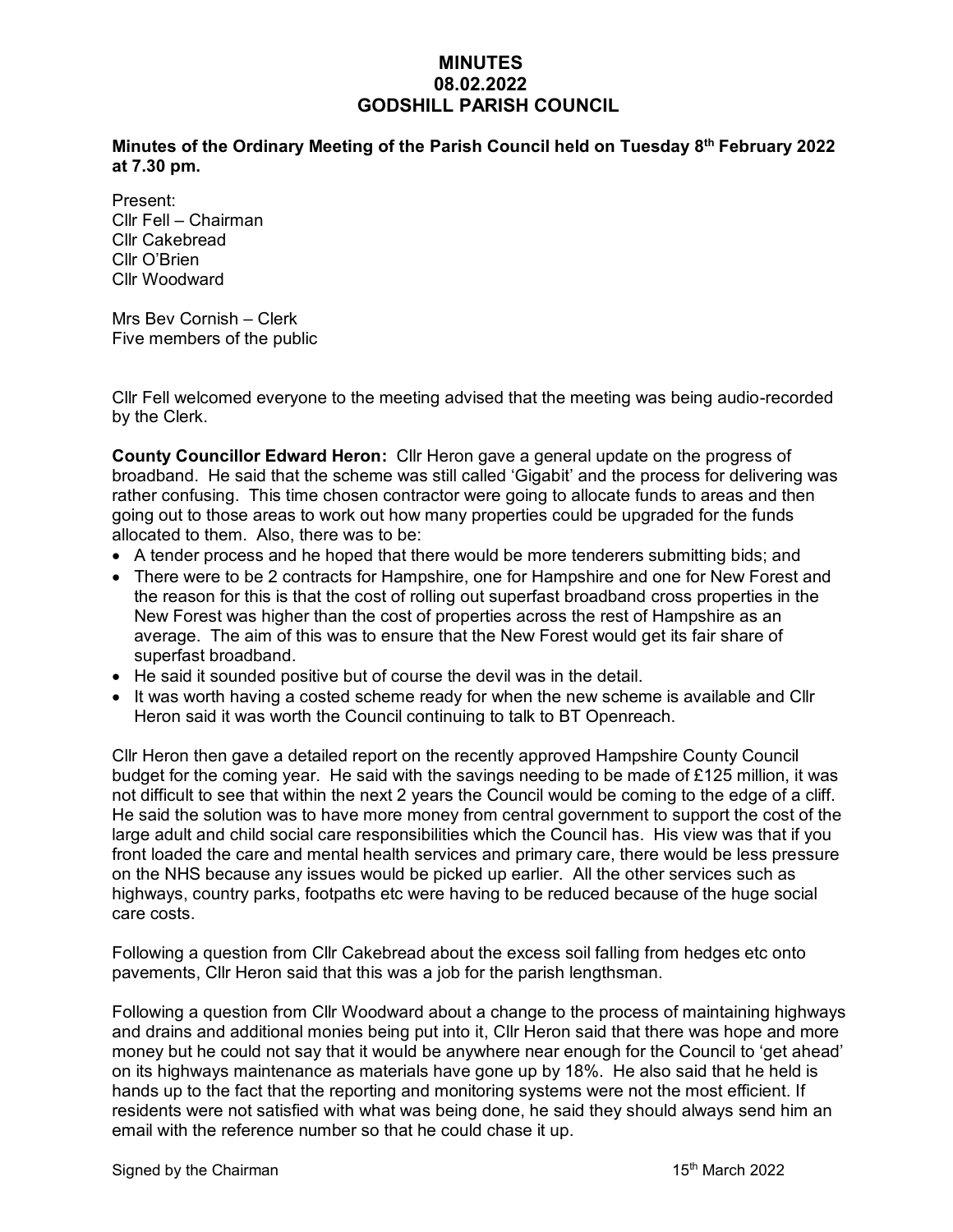Following a question from a member of the public regarding the numbers of deer which were injured or unwell, Cllr Heron said that there were people who specialise in deer management and they will visit to deal with the deer.

Cllr Fell thanked Cllr Heron for his very comprehensive report. He said he would be getting in touch with John Neighbour regarding Woodgreen Road and if there were any problems, he would be getting in touch.

### **Public Session:**

A member of the public said that he was against the recording of meetings but wished to put forward some suggestions which were that there should be signage, the protocol must be on the website, there should be a code of conduct for recording and a register taken at the meeting of the people recording the meeting, that the recording is for their own private use, that people who speak should give their name before they speak. The alternative is not to allow any recording and that all phones are switched off and then if a member of the public wished to have a recording, they could pay for the transcript. There should also be a backup mechanism for the recording.

He also expressed concern about the condition of some of the stiles across the parish and that they were discriminatory to people who were less able. Some work on them was needed and that the survey promised some time ago should be completed.

Cllr O'Brien reported that the gate by the cattle grid was again difficult for horse riders because the handle had slipped down so they currently have to dismount to open it. The Clerk said she would add this to the list for the lengthsman's next visit.

### **147.21 Business Raised During Public Question Time**

Cllr Fell advised that the suggestions for the Recoridng of Meetings Protocol would be taken into account by councillors when that item was considered.

### **148.21 Apologies**

Cllr Fell reported that apologies had been received from Mrs Boyd as the Litter Warden and from Cllr Williams due to personal commitments. Cllr Fell proposed from the Chair and it was RESOLVED that the apologies and the reasons for them be accepted.

### **149.21 Declarations of Interest:**

**a. To receive Declarations of Interest in respect of matters contained in this agenda, in accordance with the provisions of the Localism Act 2011 in respect of members and in accordance with the provisions of the Local Government Act 1972 in respect of officers:**

No declarations were received.

#### **b. To consider any Dispensation Requests received by the Parish Clerk and not previously considered:**

The Clerk confirmed that she had received no dispensation requests.

### **150.21 Minutes**

Cllr Fell proposed, Cllr Cakebread seconded and it was RESOLVED that the Minutes dated 11<sup>th</sup> January 2022 be approved and signed as a true record by the Chairman.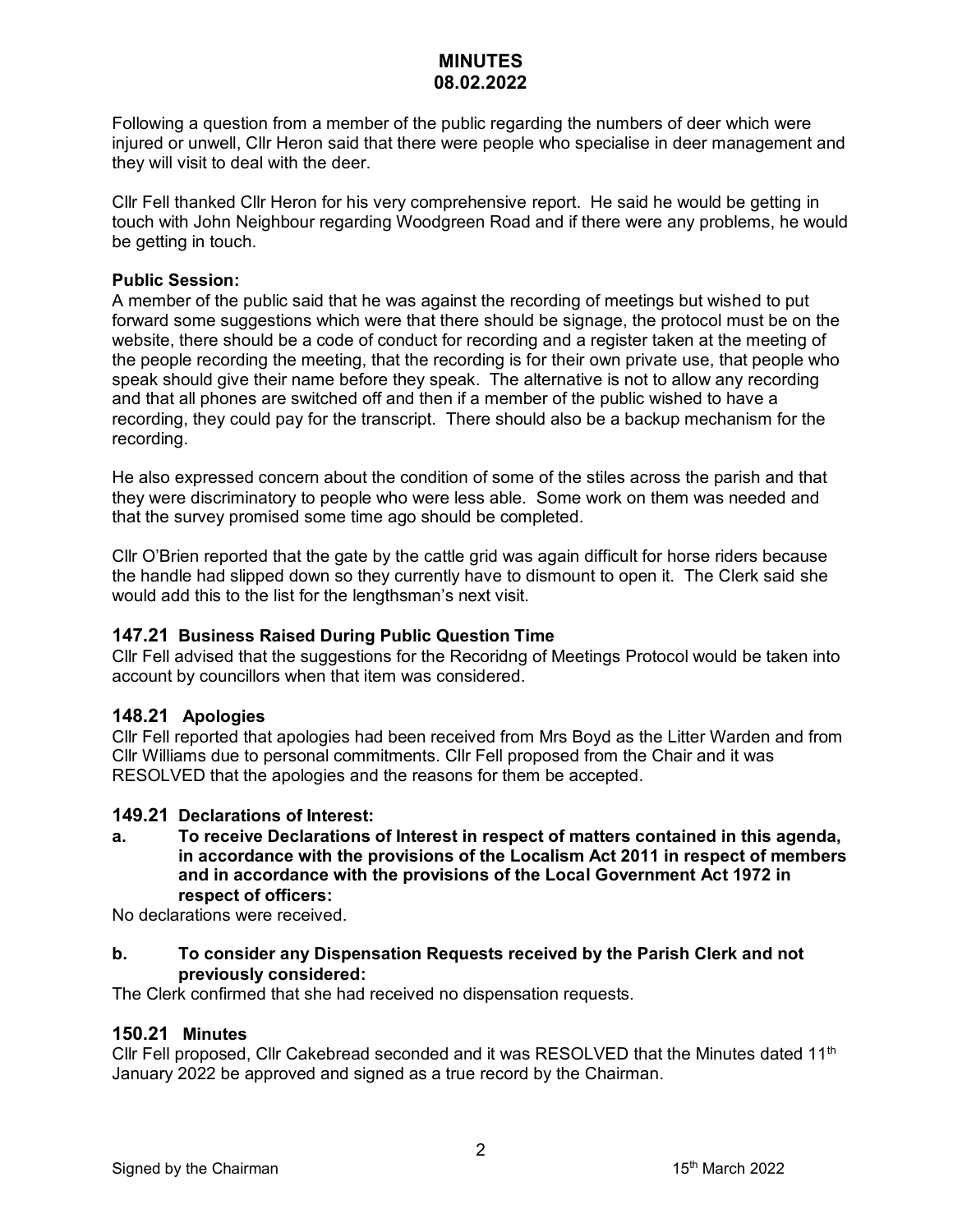## **151.21 Clerk's Report**

Cllr Fell proposed from the Chair and it was RESOLVED that the Clerk's Report be noted as follows:

**Litter Warden: Feb 20 Mtg: Cricket Pitch Bin:** No further progress on this.

**25.20: Parking at Entrance to Newgrounds:** The Clerk has chased Sean Marsh again.

**36.20: Footpath 772:** A further response has been sent to the Countryside Access Team on the Footpath repair.

#**58.20: British Telecommunications plc EIR Request:** No response has been received from BT regarding the number of visits for repairs to DSLAM Cabinet outside Godshill Village Hall, SP6 2LH.

**41.21 Change of Banking Arrangements:** Login and passwords still awaited from Unity Bank. **84.21 Blissford Cross Dragons Teeth Works** The Clerk is awaiting a date for installation.

**Litter Warden December:** The bus shelter beside the Village Hall has been repaired and I think the bin at Blissford has been repaired by the Lengthsman.

The Litter Warden reported that the bollards were loose on pinch point at Sandy balls. The Clerk reported them to Hampshire Highways and they were repaired during the w/c  $31<sup>st</sup>$  January.

## **152.21 Planning and Tree Works Applications:**

### **Application No. 22/00009**

**Braeside, Newgrounds, Godshill - Installation of air source heat pump:** Following a brief discussion, Cllr Woodward proposed, Cllr Fell seconded and it was RESOLVED that Godshill Parish Council should recommend permission for this application on the grounds that it was compliant with Policy SP14 and would not have significant impact on the landscape and character of the surrounding area.

## **153.21 Recording of Meetings Protocol**

Following a brief discussion and when taking into account the points put forward by the member of the public during public question time, Cllr Fell proposed from the Chair and it was RESOLVED that this be deferred to the next meeting so that more work could be done on the document. He asked councillors to submit any comments they have to the Clerk.

## **154.21 Planning Protocol**

Following a brief discussion, Cllr Fell said again that the document needed more work and he proposed that this too should be deferred to the next meeting. Cllr Woodward seconded and suggested that comments be submitted to the Clerk 7 days in advance of the next meeting. Following a request from the Clerk for guidance, councillors suggested that it should distinguish between buildings and trees, potentially and similarly to Hyde Parish Council 2 councillors should be appointed as the 'planning councillors', criteria should be set for what triggered a visit to the site by those councillors. There should also be a fixed set of requirements to be added when the Council was responding to a planning application eg that all materials should remain on site. There should also be an annual review of planning applications and a flow diagram to provide clear guidance on how a planning application will be dealt with.

## **155.21 HM Government Consultation on Landscapes Review**

To consider a response to HM Government's Consultation on its response to the Landscapes Review (National Parks and AONBs) produced by Julian Glover. [https://consult.defra.gov.uk/future-landscapes-strategy/government-response-to-the-landscapes](https://consult.defra.gov.uk/future-landscapes-strategy/government-response-to-the-landscapes-review/)[review/](https://consult.defra.gov.uk/future-landscapes-strategy/government-response-to-the-landscapes-review/)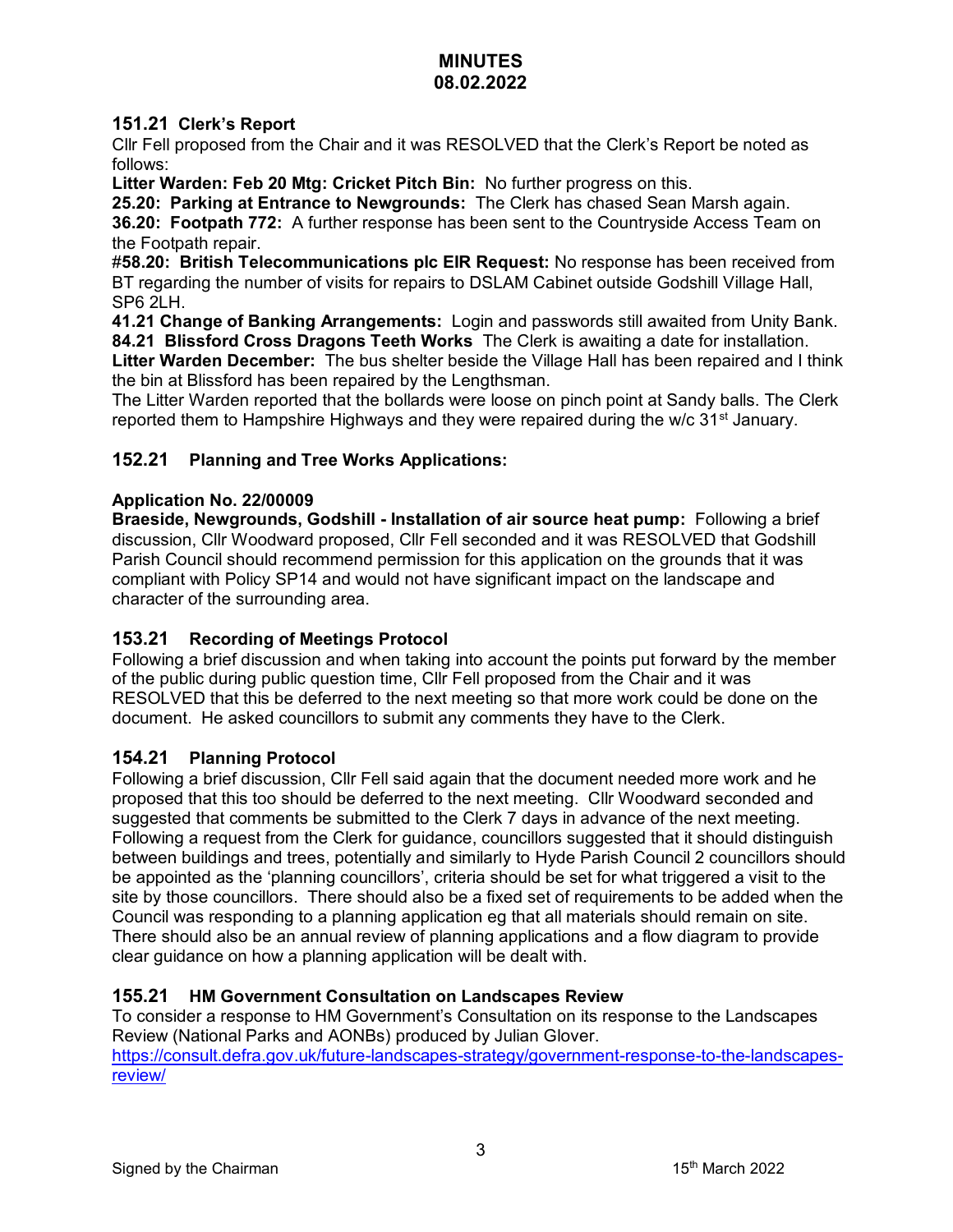Following a brief discussion, Cllr Fell proposed, Cllr Cakebread seconded and it was RESOLVED that the Clerk should share out the questions under specific headings for councillors to provide their comments ahead of the next meeting.

### **156.21 Face to Face Meetings Risk Assessment**

Cllr Fell proposed, Cllr Woodward seconded and it was RESOLVED that the Risk Assessment be approved in light of the changes to HM Government Guidance on Covid-19.

### **157.21 Payments**

Cllr Fell proposed from the Chair and it was RESOLVED to approve the following payments: £450.00 - Mrs S Boyd – Litter Warden  $2<sup>nd</sup>$  payment £60.00 - Leigh Bush - For Bus Shelter roof repair £126.33 - Fordingbridge Town Council - materials for Parish Lengthsman

### **158.21 Finance and Policy:**

### **a. To consider and resolve to agree on a grant for the following organisations:**

- i. Hampshire & Isle of Wight Air Ambulance
- ii. Fordingbridge First Responders
- iii. Godshill Village Hall A request for a contribution towards the purchase of a table tennis table.

Cllr Fell proposed, Cllr O'Brien seconded and it was RESOLVED that grants of £150 each at points i. and ii. be approved and that the Council awaits the outcome of the grant request being submitted by the Village Hall to Cllr Heron.

### **b. To resolve to approve the sum of £975.69 as the Accounts for payment for February.**

| Mrs S Boyd | Litter Warden 2 <sup>nd</sup> payment           | 450.00 |
|------------|-------------------------------------------------|--------|
|            | Leigh Bush Repair to Bus Shelter                | 60.00  |
|            | Fordingbridge Town Council Lengthsman Materials | 126.33 |
| B Cornish  | February salary                                 | 339.36 |

Cllr Fell proposed, Cllr Woodward seconded and it was RESOLVED that the accounts for payment for February be approved.

### **c. To resolve to approve the Bank balances - Cheque and Reserve Accounts.**

### **Balances Approved and Noted as at 08.02.22**

Current Account: £10,270.35 Deposit Account: £684.62

Cllr Woodward proposed, Cllr O'Brien seconded and it was RESOLVED that the balances be approved and noted.

### **159.21 Outside Bodies and Representation:**

**Godshill Village Hall:** Cllr O'Brien gave a brief report on a recent meeting at which an event for the Platinum Jubilee had been discussed which would be similar to the event held last summer. This was likely to be held on Saturday 11<sup>th</sup> June rather than over the Jubilee long weekend. A brief discussion was held on the type of tree which was going to be planed and its location and when it should be purchased etc. The Clerk was asked to seek advice from the Tree Officer.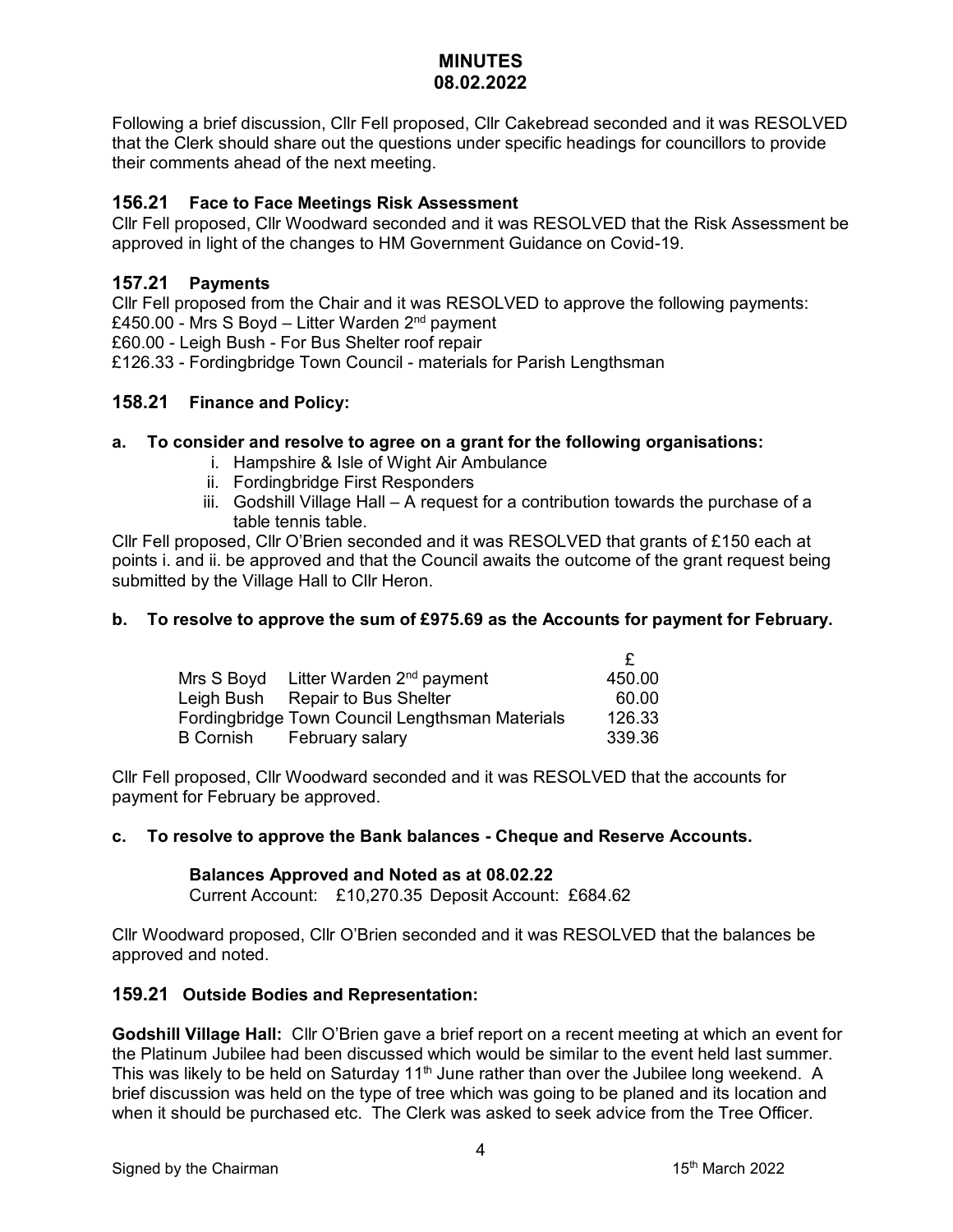N**FNPA North West Quadrant:** Cllr Cakebread gave a brief report on a recent meeting at which:

- The Local Heritage List was explained and nominations for items to be included in it were discussed such as buildings and finger posts.
- Forestry England were now running joint patrols with the local policing teams and communicating with public on e.g. Roger Penny Way speeding, fly-tipping, carparks, fireworks danger, educating re wildlife habitat, responsible dog-owning, Forestry work removing/planting trees.
- Ground nesting birds still in danger, please publicise.
- White tailed eagles on Isle of Wight, please report when seen over New Forest.

**Broadband:** Cllr Fell gave a brief report on the progress of the project but said that the Council had received an update that superfast broadband could be installed in the areas which currently had poor broadband due to a local dwelling having paid for superfast broadband to be installed. However, it was subsequently told that this was not the case and the timing for its installation was between 2024 and 2026. He said the Council would continue to pursue this but the progress was very slow.

## **160.21 Correspondence**

Cllr Fell proposed from the Chair and it was RESOLVED that the following items of correspondence be noted:

1. NPA

- An email confirming the adoption of New Forest National Park Design Guide SPD. - An email regarding an event being held on Thursday 17 February 10:00-14:00, PEDALL New Forest Inclusive Cycling will be offering a free drop-in taster session in Lymington Town Hall car park. We would be very grateful if you could publicise this event to anyone you feel may be interested, and perhaps add it to your online communications. - An email advising that the New Forest Code has been updated.

- 2. Email from NF Verderers regarding commemorative trees and Platinum Jubilee.
- 3. Email from Forestry England regarding the Ground nesting Birds campaign.
- 4. Email from a Home Start Hampshire requesting a donation.
- 5. Emails from a resident regarding progress on the Superfast Broadband project.
- 6. Emails from a resident regarding responses on their Procedural Complaint.
- 7. Email from a resident about the inaccessibility of the footpath beside the Ford in Woodgreen Road.
- 8. Email from resident regarding commemorative trees, broadband project and
- 9. Email from UKCE advising of the Event Plan our Event Plan for The New Forest Classic Road Cyclo Sportive which will take place on Saturday 9th and Sunday 10th April 2022
- 10. Email from a resident regarding material used for ramp at the Village Hall.

## **161.21 Any Other Business**

**New Councillors:** The Clerk said she would chase NFDC for the notices following her advising them of the resignations.

**Stiles & Kissing Gates:** Cllr Fell said he would progress the survey of the footpaths and the Clerk advised that she would speak with Sandy Balls about replacing the stile with a kissing gate on the boundary of Chapelfield.

**New Forest Association of Local Councils:** Cllr Fell said that he was unable to attend the recent meeting due to work commitments but there was a discussion on the blanketing of local